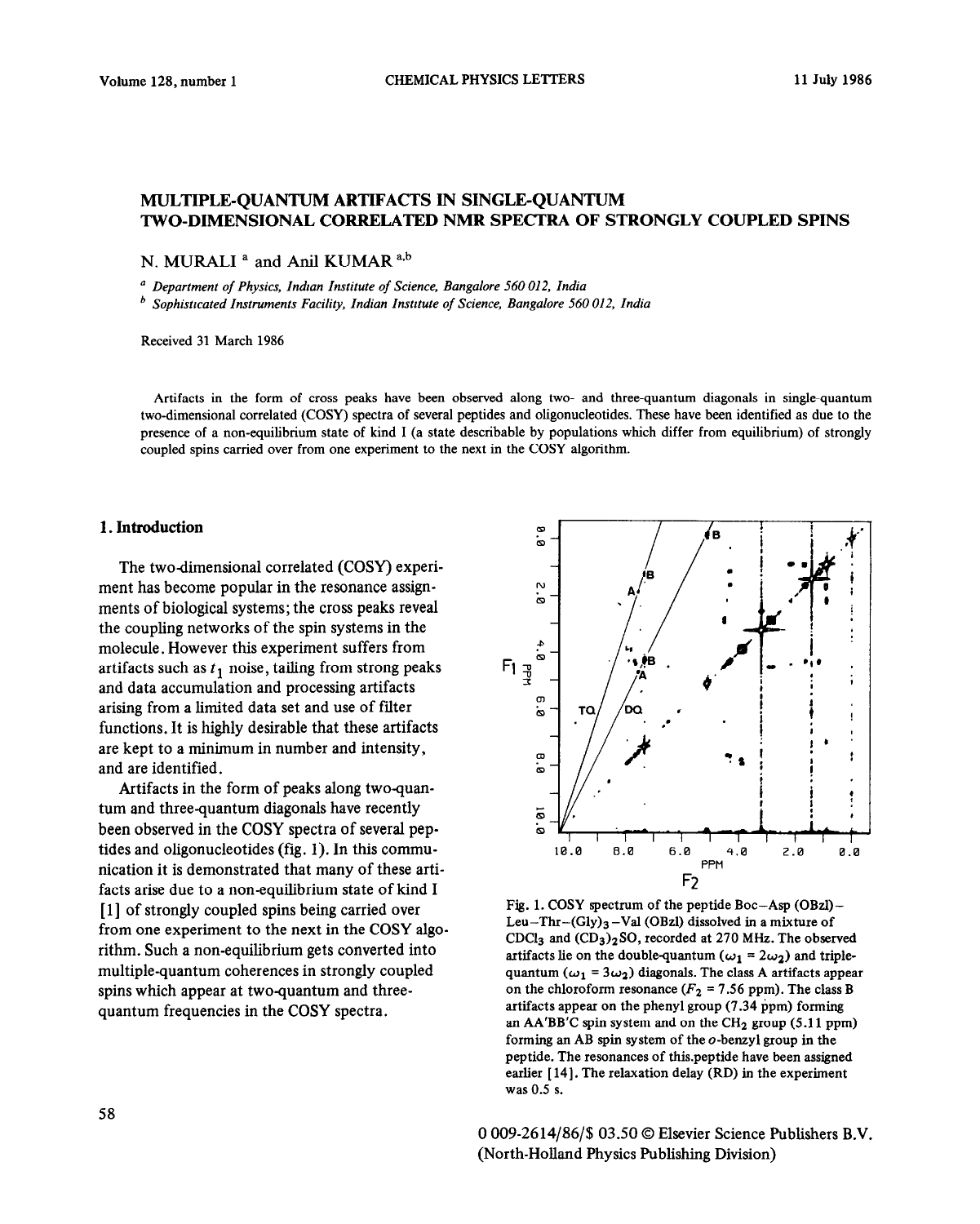## **2. Experiment and discussion**

A series of COSY spectra were recorded for various values of relaxation delay (RD) (fig. 2). Based on these measurements the observed artifacts are classified into two classes.

*Class A:* Those which increase in intensity along with the diagonal as RD is increased.

Class *B:* Those which decrease in intensity as RD is increased.

Artifacts of class A are not due to carry-over effects, and are probably due to problems associated with data accumulation or data processing of strong sharp peaks [2-41 and are of no interest to the present analysis.

Artifacts of class B have been analysed as due to

carry-over of a non-equilibrium state of kind I of strongly coupled spins, which give rise to multiplequantum coherences during  $t_1$  and are detected as multiple-quantum transitions (MQT) in COSY spectra. Since the MQT artifacts are seen only at  $\omega_1 \approx$  $n\omega_2$  (fig. 1) the observed MQT are neither of type I, type II or type III of weakly coupled spins [5]. However the type I MQTs among strongly coupled spins would appear at  $\omega_1 \approx n \omega_2$ . The observed MQTs therefore arise from very strongly coupled spins all the resonances of which lie within a small range of a few Hertz. In the COSY algorithm, at the start of the second experiment just before the pulse (point 2 in fig. 2a), the non-equilibrium state of kind  $II \, [1]$ can be ruled out, since all off-diagonal elements of the density matrix are expected to decay during pe-





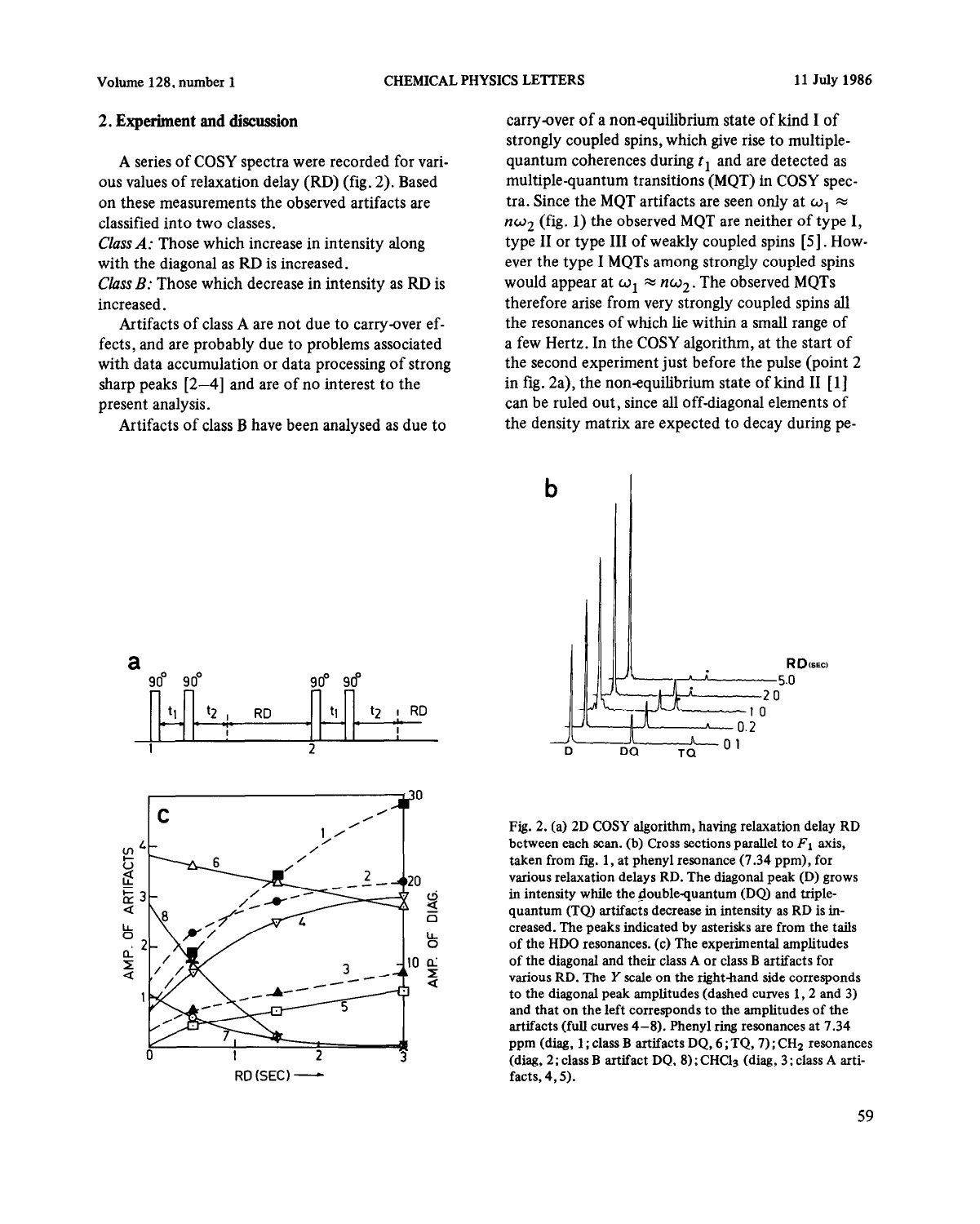would have resulted in a large number of various will be created by a single pulse whenever the spins um state of kind I need be considered.

The evolution of the diagonal elements of the density matrix during RD is through coupled rate equations:

$$
\frac{\mathrm{d}\chi_{\alpha}}{\mathrm{d}t} = \sum_{\beta} W_{\alpha\beta} \chi_{\beta} \tag{1}
$$

where  $\chi_{\alpha}$  are the deviations of the diagonal elements of the density matrix from equilibrium and  $W$  are transition probabilities between states  $\alpha$  and  $\beta$  $[1,6-9]$ .

For two strongly coupled spins (AB) eq. (1) has been solved in closed form for (i) mutual dipoledipole relaxation and (ii) an isotropic random field with equal fields at sites A and B having arbitrary correlation between these fields [10]. For (iii), isotropic random fields having unequal fields at the. two sites, a closed-form solution has not been found and numerical solutions have been performed.

For a single 90" pulse the amplitudes of the double- and zero-quantum coherences of an AB spin system, prepared in the non-equilibrium state of kind I, are given by [l]

$$
DQ(AB) = \frac{1}{4} [(P_1 - P_2) - (P_3 - P_4)]
$$
  
-  $\frac{1}{4} \sin 2\theta (P_2 - P_3)$ ,  

$$
ZQ(AB) = \frac{1}{4} \cos 2\theta [(P_1 - P_2) - (P_3 - P_4)]
$$

$$
+\frac{1}{8}\sin 4\theta (P_2 - P_3). \tag{2}
$$

The first term,  $[(P_1 - P_2) - (P_3 - P_4)]$ , in the above equations expresses the lack of spin-temperature in the spin system, while the second term  $(P_2 - P_3)$  expresses difference in spin temperature of sub-systems formed by energy levels  $[(1,2), (3,4)]$ and  $[(1,3), (2,4)]$ . Eq. (2) can be re-expressed as  $DQ(AB) = \frac{1}{4} \Delta_S - \frac{1}{4} \sin 2\theta \Delta_T$ ,

$$
ZQ(AB) = \frac{1}{4} \cos 2\theta \Delta_S + \frac{1}{8} \sin 4\theta \Delta_T . \qquad (3)
$$

These equations show that even when the spin systems obey a Boltzmann distribution  $(\Delta_S = 0)$  [12],

riod  $t_2$  + RD (RD was varied from 0.1 to 5.0 s and but have different spin temperatures for the sub-sys $t_2 = 0.171$  s). Any significant failure of this decay tems  $(\Delta_T \neq 0)$ , double- and zero-quantum coherences types of MQTs rather than just the specific ones ob- are strongly coupled. (The zero-quantum coherences served. Therefore during RD only the non-equilibri-<br>um state of kind I need be considered. <br>and overlap with axial peaks.)

> A detailed analysis of the evolution of  $\Delta_S$  and  $\Delta_T$ has been carried out for various relaxation mechanisms and for various initial conditions (the details will be published elsewhere [10]) and the following features are observed.

> (i) For weakly coupled spins: If at RD = 0,  $\Delta_{\rm S}$  = 0, it remains so for all values of time and the system remains in an internal equilibrium, yielding no MQT. If  $\Delta_{\rm S} \neq 0$  at RD = 0 then it remains so for significant values of RD ( $\approx T_1$ ) and would give rise to several MQTs for all types of spins, which have not been observed. In the present calculations the solutions have therefore been restricted to  $\Delta_{\rm S} = 0$  at RD = 0.

> (ii) *For strongly coupled spins:* For  $\Delta_{\rm S} = 0$  and  $\Delta_{\rm T} \neq 0$  at  $t = 0$ ,  $\Delta_{\rm T}$  decays with time, while  $\Delta_{\rm S}$  goes through a maximum and falls, indicating passage through a non-equilibrium in which no spin temper-



Fig. 3. Calculated amplitudes of doublequantum artifact of CH<sub>2</sub> protons (forming an AB spin system with  $\delta = 6.2$  $Hz, J = 12.4 Hz$ , as a function of RD, for dipolar relaxation having  $T_D = 0.2, 0.5, 1.0$  and 2.0 s. The experimental amplitudes are also shown with crosses (curve 8 of fig. 2c). The calculated amplitudes with the initial condition  $\Delta$ S = 0,  $\Delta$ T  $\neq 0$  are normalized to the extrapolated experimental value for RD = 0. Definition of  $T_D$  as in ref. [6].